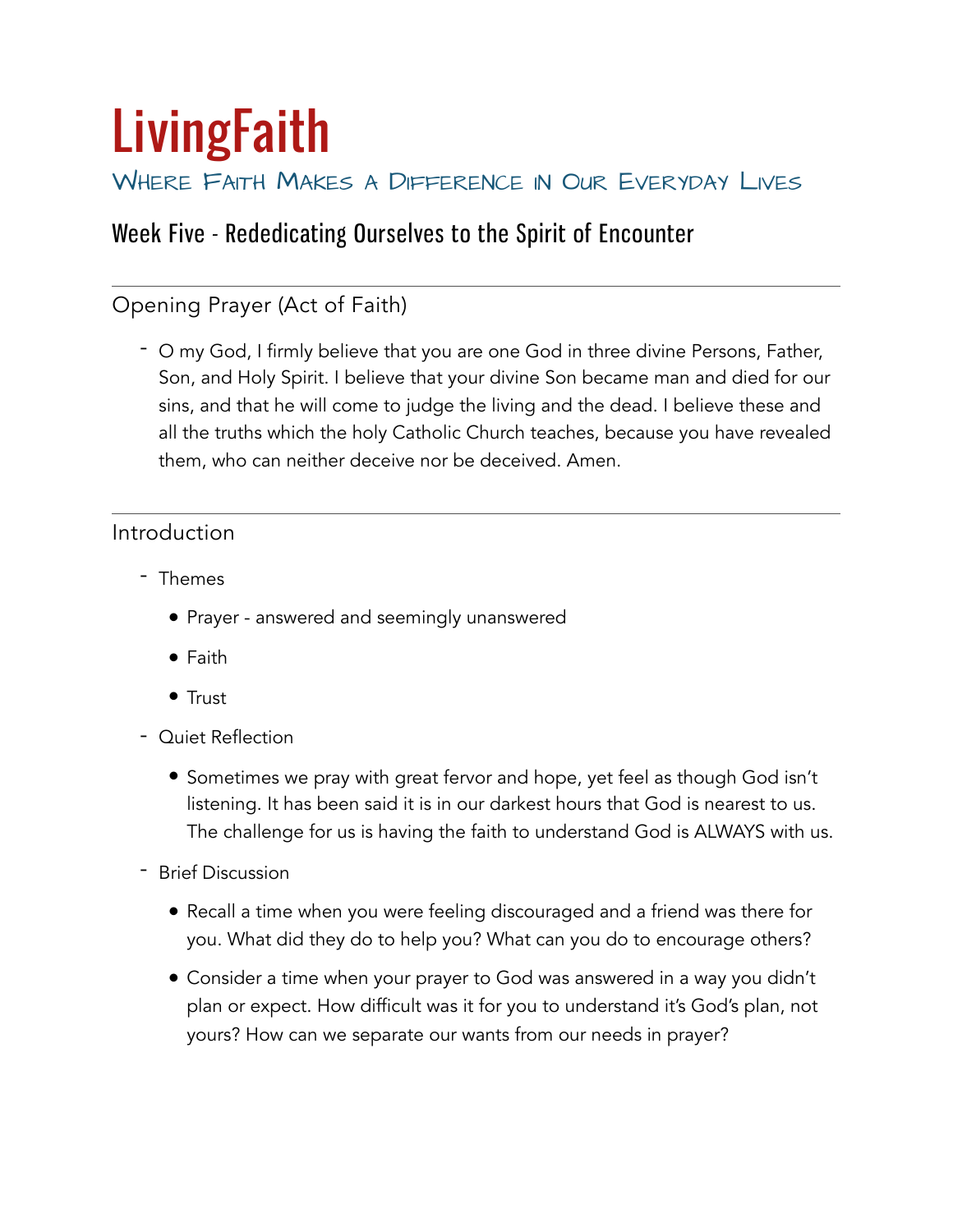Gospel Reading - John 11:3-7, 17, 20-27, 33B-45 "The Raising of Lazarus"

The sisters of Lazarus sent word to Jesus, saying, "Master, the one you love is ill." When Jesus heard this he said, "This illness is not to end in death, but is for the glory of God, that the Son of God may be glorified through it." Now Jesus loved Martha and her sister and Lazarus. So when he heard that he was ill, he remained for two days in the place where he was. Then after this he said to his disciples, "Let us go back to Judea."

When Jesus arrived, he found that Lazarus had already been in the tomb for four days. When Martha heard that Jesus was coming, she went to meet him; but Mary sat at home. Martha said to Jesus, "Lord, if you had been here, my brother would not have died. But even now I know that whatever you ask of God, God will give you." Jesus said to her, "Your brother will rise."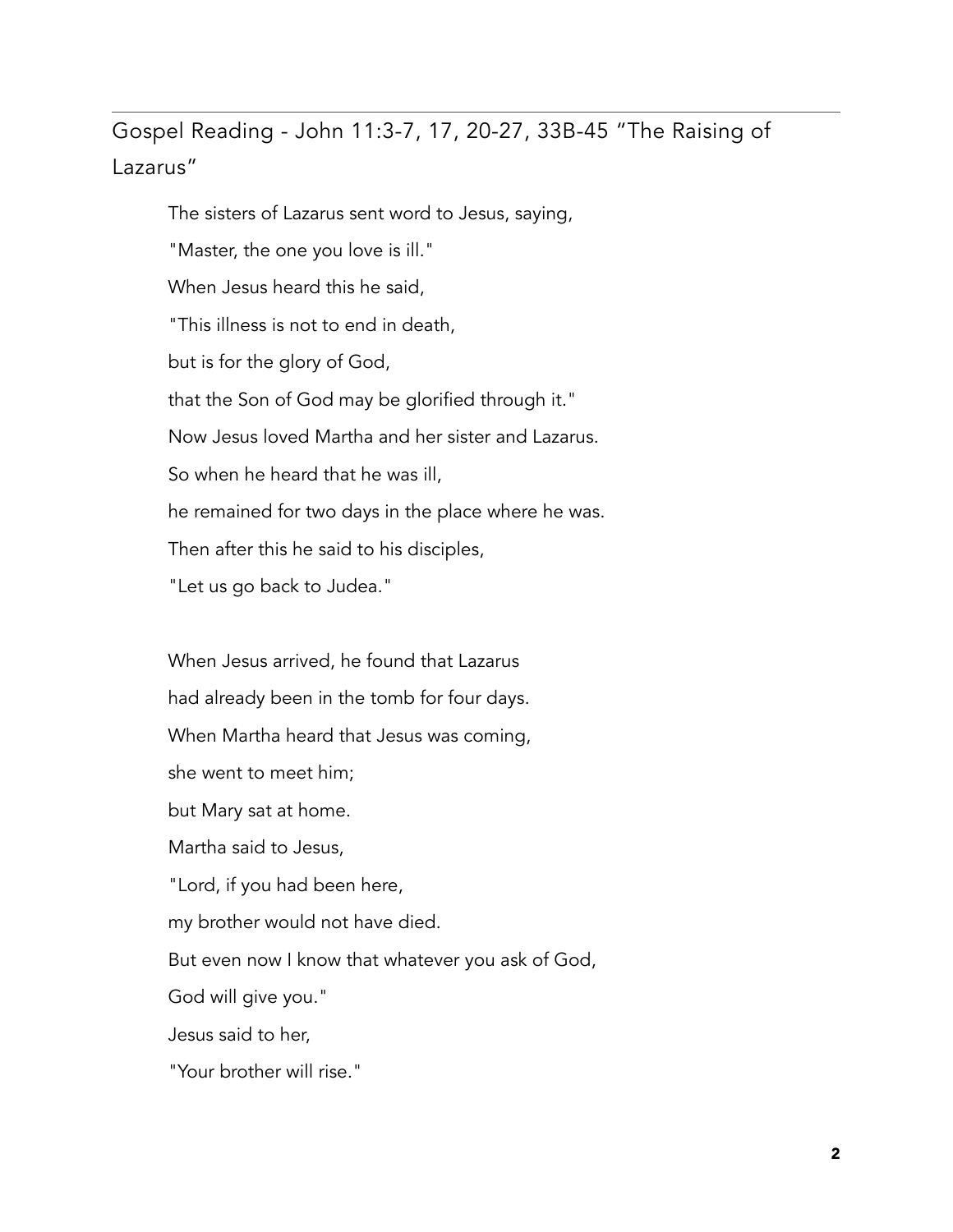Martha said,

"I know he will rise,

in the resurrection on the last day."

Jesus told her,

"I am the resurrection and the life;

whoever believes in me, even if he dies, will live,

and everyone who lives and believes in me will never die.

Do you believe this?"

She said to him, "Yes, Lord.

I have come to believe that you are the Christ, the Son of God,

the one who is coming into the world."

He became perturbed and deeply troubled, and said,

"Where have you laid him?"

They said to him, "Sir, come and see."

And Jesus wept.

So the Jews said, "See how he loved him."

But some of them said,

"Could not the one who opened the eyes of the blind man

have done something so that this man would not have died?"

So Jesus, perturbed again, came to the tomb. It was a cave, and a stone lay across it. Jesus said, "Take away the stone." Martha, the dead man's sister, said to him, "Lord, by now there will be a stench; he has been dead for four days."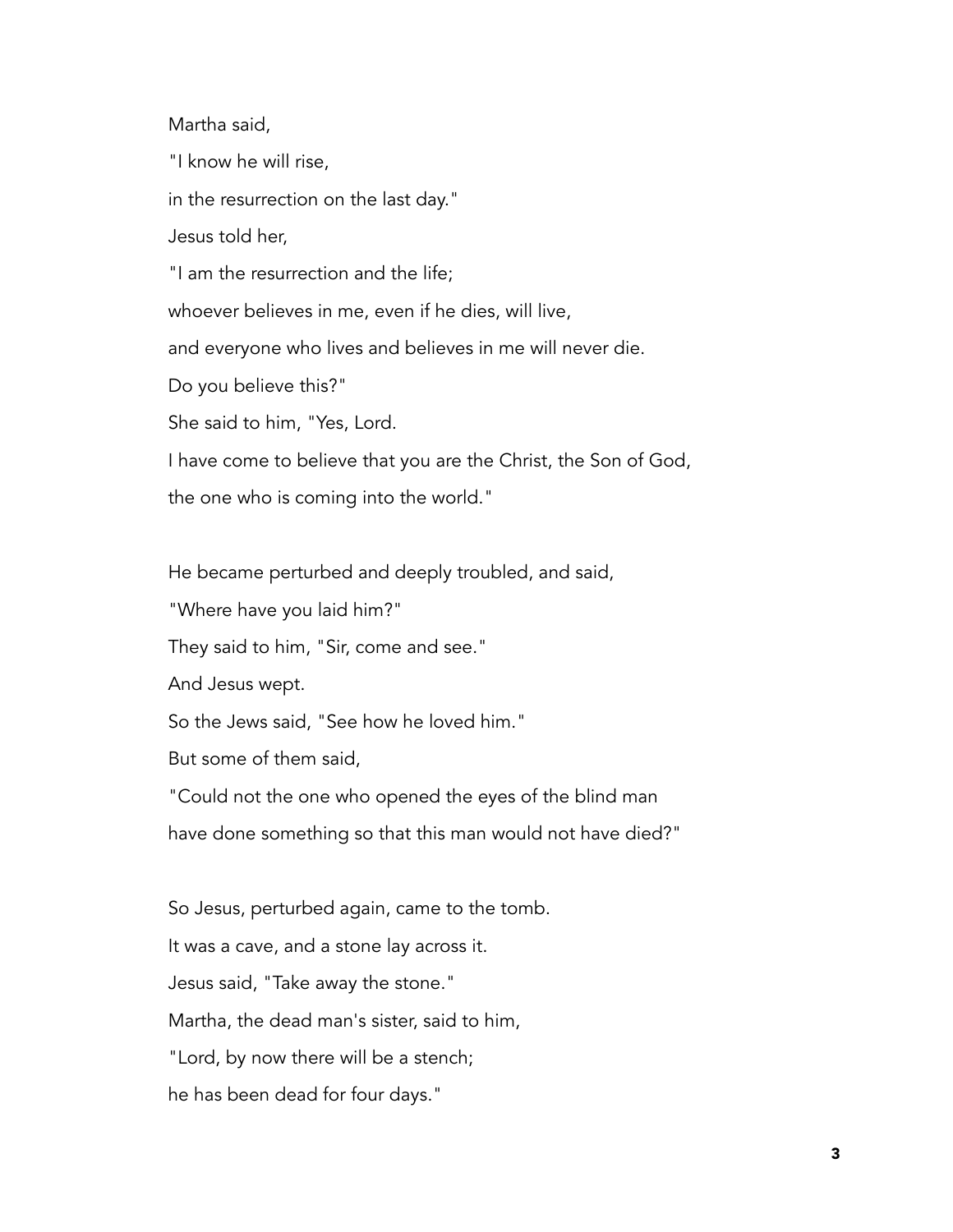Jesus said to her,

"Did I not tell you that if you believe you will see the glory of God?" So they took away the stone. And Jesus raised his eyes and said, "Father, I thank you for hearing me. I know that you always hear me; but because of the crowd here I have said this, that they may believe that you sent me." And when he had said this, He cried out in a loud voice, "Lazarus, come out!" The dead man came out, tied hand and foot with burial bands, and his face was wrapped in a cloth. So Jesus said to them, "Untie him and let him go."

Now many of the Jews who had come to Mary and seen what he had done began to believe in him.

## Fr. Foppiano's Reflection

Video link: <https://youtu.be/bq3Mh2tKS-E>

#### Introduction and Review

It's hard to believe that we have arrived at the fifth and final week of our Lenten LivingFaith Series, "The Spirit of Encounter." I thank you for taking this journey through the Lenten readings. I hope that your discussions with your group-mates have been life-giving and that these five weeks together might be the beginning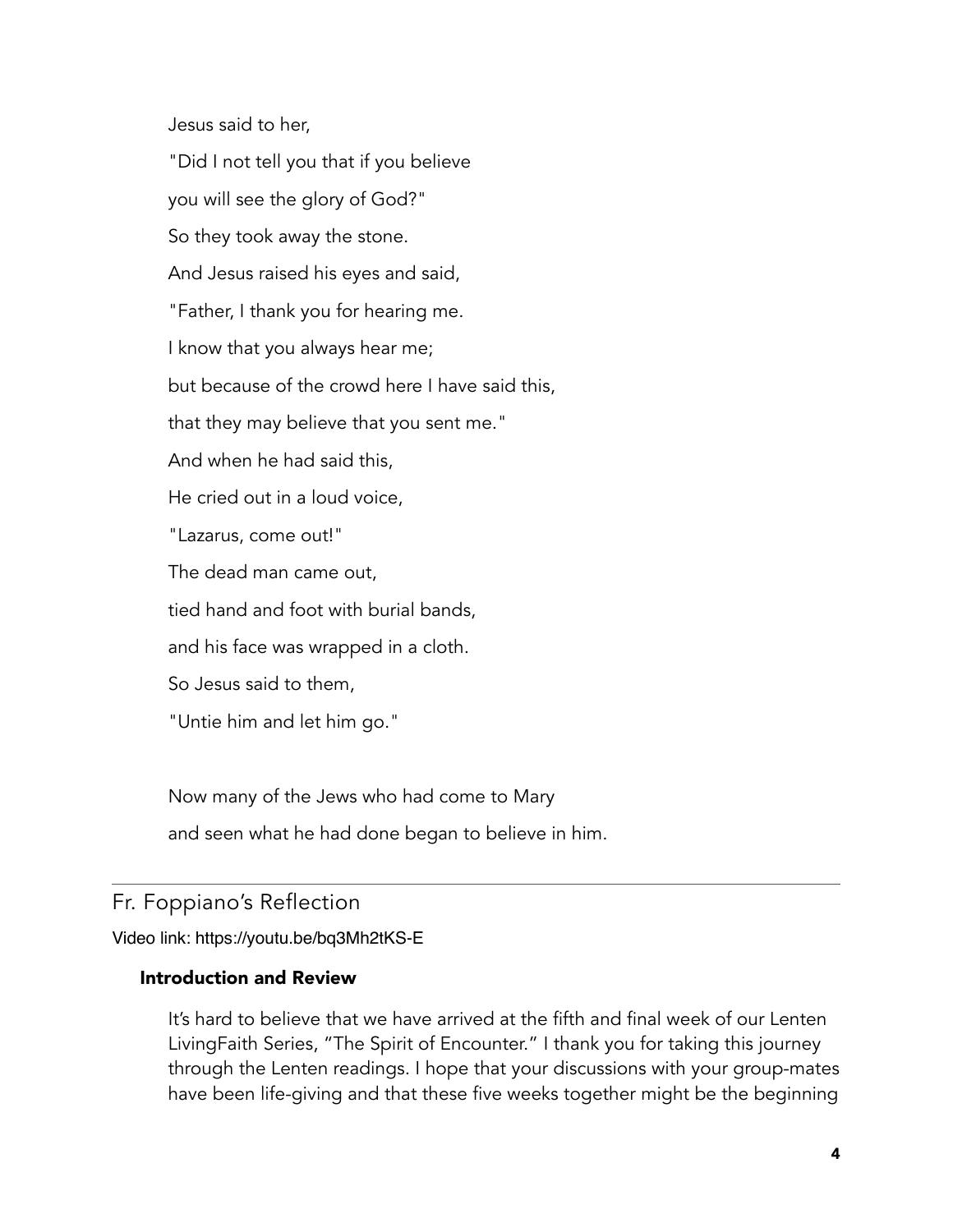of a lasting friendship in the Lord. Thank you to our group leaders for your faithfulness in leading these discussions. I also have to thank Wayne Hipley, our Pastoral Associate, for his work on each week's study guide and for being the man behind the camera.

During the Season of Lent, the Church gives us incredibly rich scripture readings for our reflection. That is especially true of the Gospels of the third, fourth, and fifth Sundays pf Lent in this cycle. These three great encounters with our Lord are full of spiritual insights.

We have reflected on the encounter with the woman at the well and our need for reconciliation with God and each other. The man born blind reminds us that God is present to us in our day-to-day affairs and wants us to have active and engaged lives of faith. And, finally, today we reflect on the raising of Lazarus and the faith of his sisters Martha and Mary and the power of prayer.

#### Prayer

It goes without saying that prayer is an integral component in the Christian life. God himself is a relationship of persons – Father, Son, and Holy Spirit – and he has created us to be in relationship with him. Relationships don't grow when people in those relationships don't talk to each other. A husband and wife who don't communicate with each other are doomed to failure. An important component in every program of marriage preparation and marriage renewal is try to get the couple to keep the lines of communication open. Yet communicating with God often sinks to the bottom of our to-do list or it becomes frustrating when God doesn't seem to be answering.

So, let's ask: What is prayer? St. Thérèse of Lisieux said: "For me, prayer is a surge of the heart; it is a simple look turned toward heaven, it is a cry of recognition and of love, embracing both trial and joy." For St. John Damascene prayer is, "the raising of one's mind and heart to God or the requesting of good things from God." The Catechism of the Catholic Church defines prayer as: "a covenant relationship between God and man in Christ. It is the action of God and of man, springing forth from both the Holy Spirit and ourselves, wholly directed to the Father, in union with the human will of the Son of God made  $man.$ "[1](#page-4-0)

<span id="page-4-1"></span>While somewhat technical, the Catechism's definition provides us with an important word: covenant. God and man enter into a covenant relationship in prayer. God entered many covenants with man in the Old Testament. There was

<span id="page-4-0"></span><sup>&</sup>lt;sup>[1](#page-4-1)</sup> Catechism of the Catholic Church 2564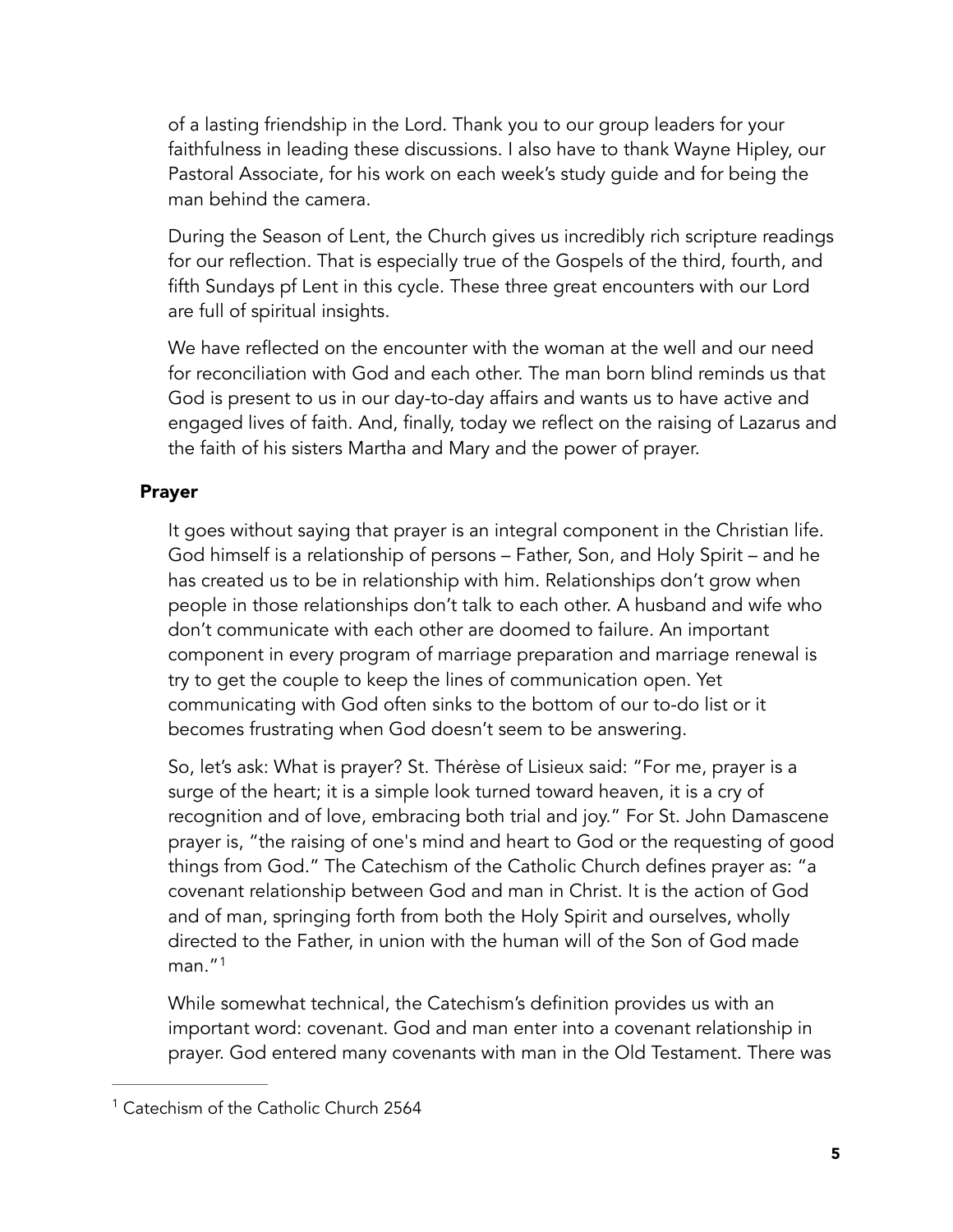one with Noah. Another with Moses. But the final covenant between God and man was inaugurated in the blood of God-made-man, Jesus Christ. This is the final covenant which will never be revoked. So we can say that every time we lift our minds and hearts in prayer to God it is like a renewal of the covenant sealed in the blood of Jesus. Each prayer is an expression of confidence in God's closeness in our lives and in his desire to make us humans a part of his divine life.

#### Prayer in the Gospel

The story of the raising of Lazarus is one of my favorites. We have some really raw human emotion going on here: Martha and Mary are mourning the death of their brother, Jesus weeps over the whole situation, and people are amazed when the dead man walks out of the tomb. And sown throughout the narrative is a reliance on prayer.

There are four main types of prayer: adoration (praising God), petition (asking God for the things that we need), intercession (asking God for the things that other people need), and thanksgiving (thanking God for what he has done in our lives and for what he is doing). We see all four at work in the narrative. Martha and her sister have a firm faith in Jesus. Jesus calls on the Father to demonstrate his glory. And the thanksgiving arises for the miracle which Jesus performs.

The encounter here is one which should play out in each of our lives in many different ways and in an on-going basis. Our faith is built on a relationship and that relationship has to be fostered through regular contact. Prayer is our regular contact with God which strengthens our relationship with him. There are many events which occasion the turning of our hearts and minds to God but it should also be a part of the everyday rhythm of our lives.

#### Prayer in Our Lives

As Catholics when we think of prayer the first thing we probably think of is formal prayer. Most Catholics have at least one prayer book full of formal prayers. Maybe they received it at their First Holy Communion. These types of prayers include the rosary and various chaplets. There is nothing wrong with this kind of prayer. It has fed many generations of people and fostered their relationship with God and it should be a part of our prayers as well.

Then there is liturgical prayer. The official liturgy of the Church is the public prayer of the Body of Christ. This is also very familiar to us as Catholics. Liturgical prayer includes the Mass but it also includes Benediction of the Blessed Sacrament, the Liturgy of the Hours, and a whole host of other rites and rituals.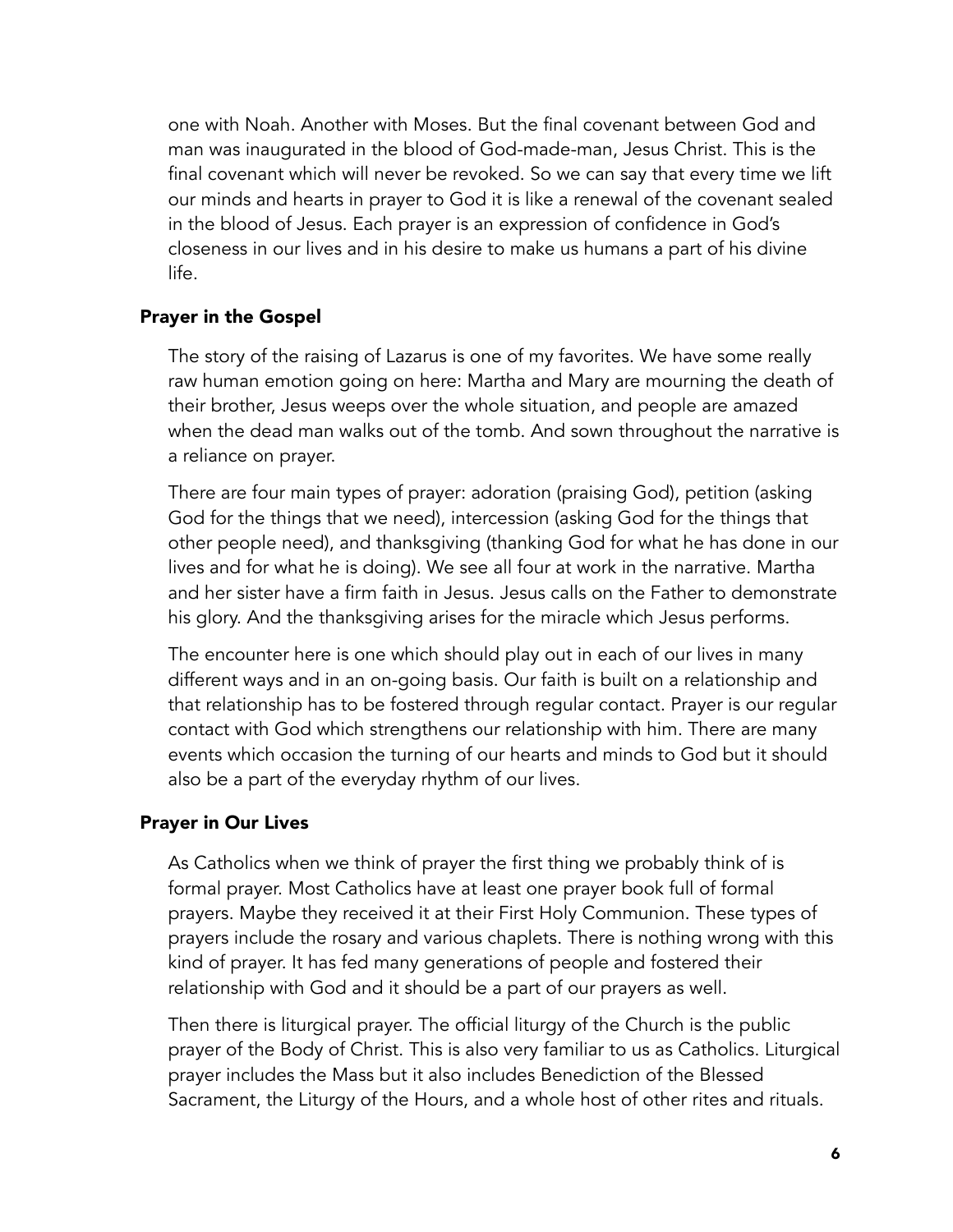And last, but not least, there is a large category which covers all sorts of other types and methods of prayer. Almost every religious order has a method of prayer based on the charism of their founder. There is prayer based on the Scriptures like Lectio Divina. A whole host of other methods could fill a whole semester's course on prayer.

For our purposes, we want to focus simply on quiet time which we dedicate to the Lord each day. Matthew Kelly in his book *The Fours Signs of a Dynamic Catholic* lists this type of prayer as the first of four signs. It is prayer which is dedicated to God at a set time of the day and surrounded by some level of silence each day.

Let's take a look at his method. He encourages us to set aside at least 10 minutes to start. We should have a place in which to pray: perhaps our favorite chair or out on the deck in the nice weather, wherever we are most comfortable. And he offers this method:

- 1. Gratitude: thank him for whatever you are most grateful for that day.
- 2. Awareness: revisit the times in the last 24 hours when you were not your best. Talk to God about those situations and make a resolution to change.
- 3. Significant Moments: something you experienced in your day and what God might be trying to tell you through that experience or a person who was involved in it.
- 4. Peace: forgive any wrong that you have done against yourself, against another person, or maybe against God and ask him to fill you with the spirit of abiding peace.
- 5. Freedom: speak with God about how he is inviting you to change your life, so that you can live as he created you to be.
- 6. Others: Lift up to God anyone for whom you feel called to pray, offer your prayer for others..
- 7. Conclude your prayer with a prayer like the Our Father to Hail Mary.

This method is easily adaptable to include Scripture or other formal prayers which could recite at the beginning or end of our prayer time.

The point here is to have real, dedicated time with God, to sit with him, to speak with him and to let him touch your heart and mind. If we can get our Catholic people praying in this way, I think we will experience a true transformation in our relationship with God.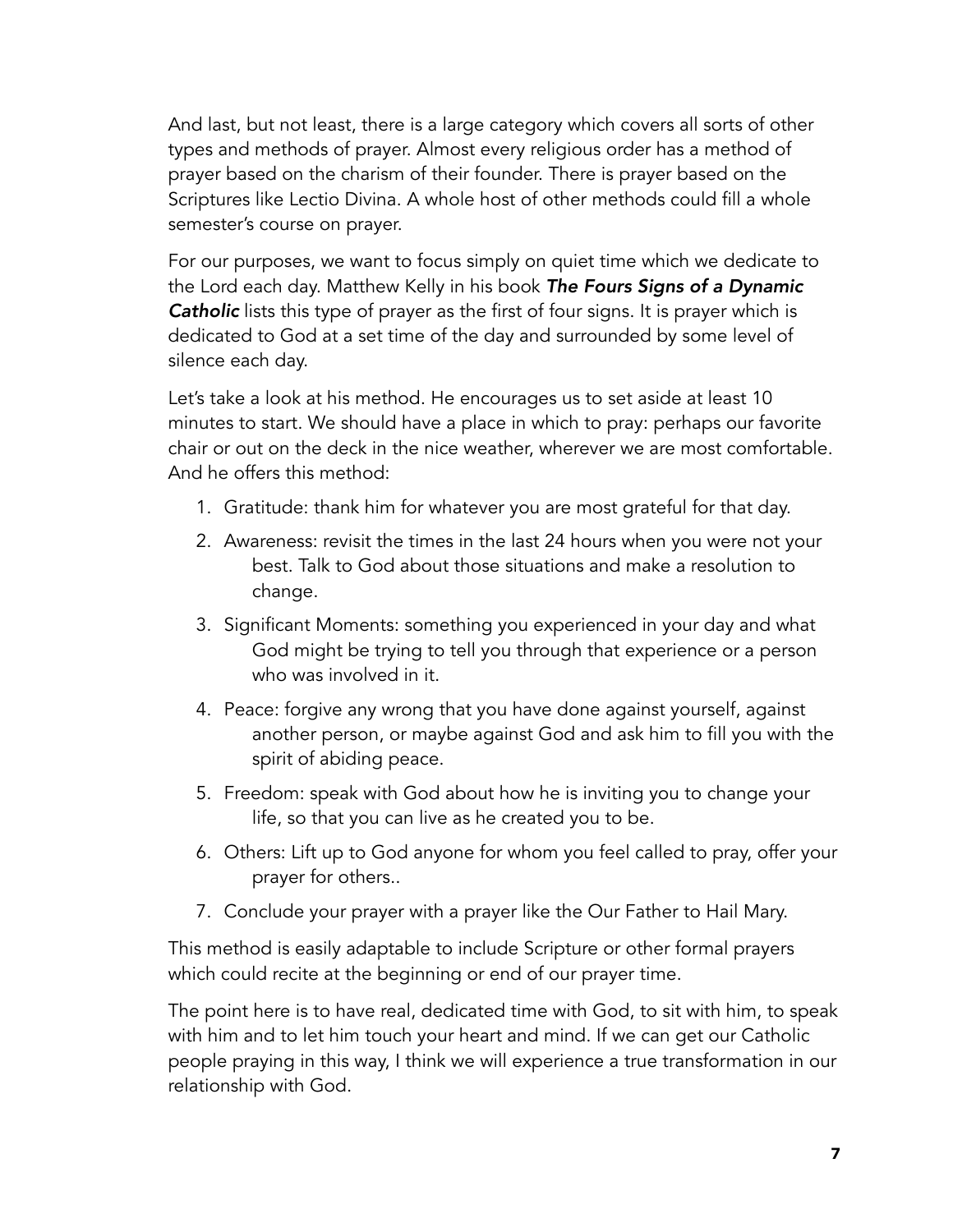#### Prayer in the Life of our Community

Prayer is important in growing our relationship with God and it is an important component in the life of our St. Agnes and St. William of York community. As Catholic-Christians we are not "lone-rangers," we are part of the Body of Christ. And that Body expression in its local form in the parish.

Our community's prayer life is made up of formal times of liturgical prayer, especially the offering of Holy Mass. The Eucharist is the source and summit of all that we are and all that we do as a parish. The tabernacles in our churches are in the centers of the buildings like the beating heart of our community.

We also have opportunities for other liturgical prayers that are not the Mass and formal prayers such as the recitation of the rosary. But what we don't do well is foster time for both private and group prayer. We don't spend a lot of time interceding with the Lord for the prayer intentions which we hold and the intentions that our community has.

As we embarked on moving our community from maintenance to mission it became clear that we were going to need a lot more of this intercessory prayer. Over time we have introduced it to our staff meetings and our Pastoral Council meetings. The prayer at these meetings is no longer the perfunctory Our Father or Hail Mary to kick things off. Yes, we can continue to improve on this, but it is a start. Prayer and the sacraments are essential to transforming our community from maintenance to mission.

The next step will be to bring this type of prayer to the larger community – to ask for a wholesale intercessory prayer on behalf of a particular intention and for our community. This is a necessary component of making our vision a reality and living according to our purpose.

To that end, we are going to dedicate the nine days before Pentecost to an extensive prayer campaign on behalf of our community. We are going to pray fervently for a great outpouring of the Holy Spirit at Pentecost. The nine day novena will run from Ascension Thursday to the Vigil of Pentecost on June 3. It is my hope that this united effort of prayer will foster a sense of belonging in the Parish and produce an abundance of spiritual fruit for the community.

#### Conclusion

Our relationship with God depends on prayer. Healthy things grow and produce fruit. We want our prayer life to be healthy, to always be growing, and to produce the fruit of God's grace which is his gift to us in prayer.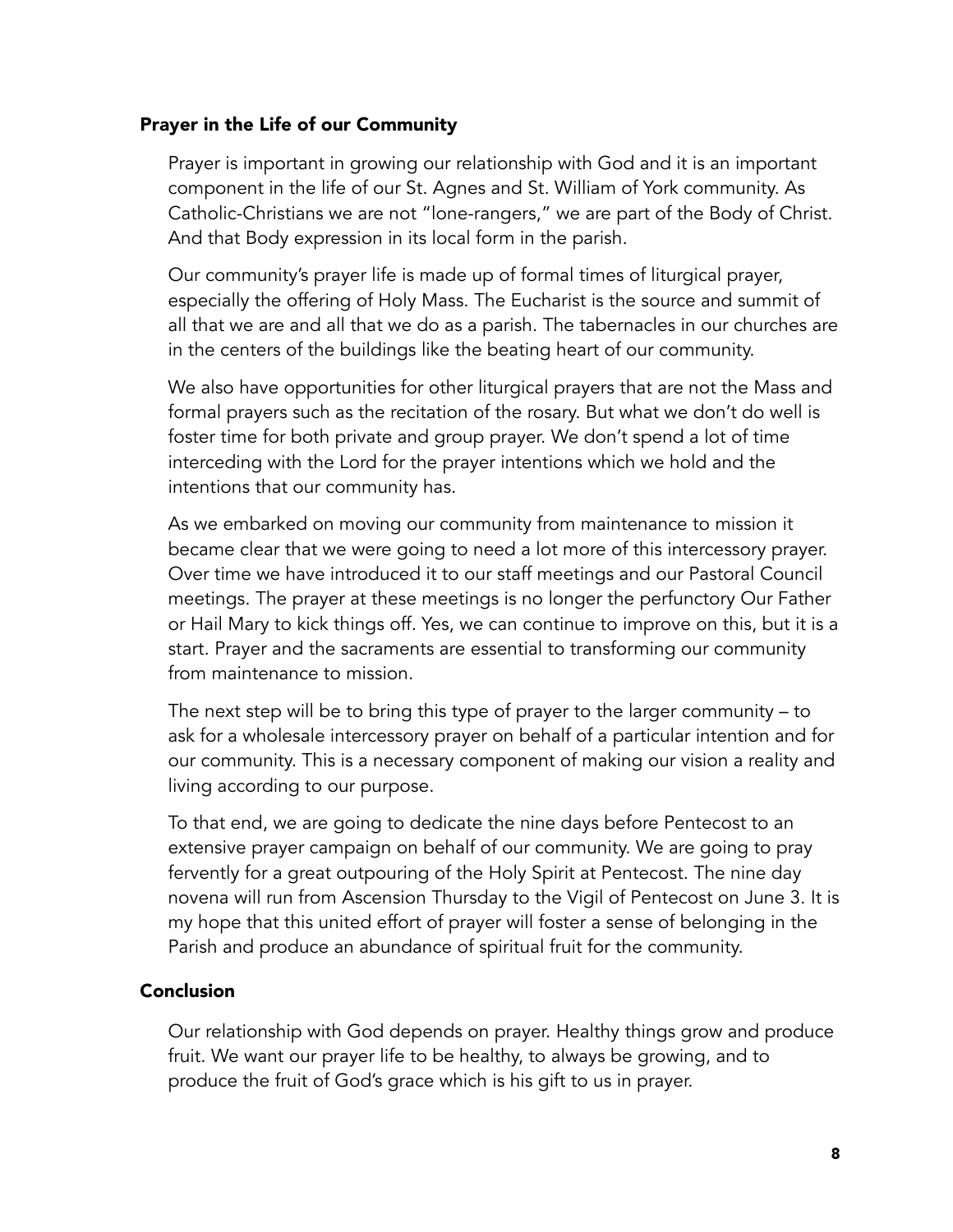Our community will be transformed only by the working of the Holy Spirit and the power of prayer.

Once again, I thank you for being a part of a LivingFaith group this Lent. I pray that God will bless you as we celebrate Holy Week and Easter. May the Holy Spirit pour out his abundant blessings on us and make us wherever we are disciples of Our Lord Jesus.

May God bless you today and in the week to come.

## Group Discussion

- We heard three different definitions of prayer from St. Thérèse of Lisieux, St. John Damascene, and *The Catechism of the Catholic Church*. How would you define prayer? How would you explain prayer to a non-Christian?
- Matthew Kelly's method of prayer begins with an expression of gratitude. How often have we begun our conversation with God by thanking Him? Why is it difficult to express gratitude when we are in times of trouble or despair?
- For many, intercessory prayer is an "easy" way to pray we can respond to someone else's request for a prayer intention, or feel free to ask others to pray for ours. What are some ways we can better integrate intercessory prayer into our parish community? Our interactions with family and friends?

## Reflection - Pope Francis, General Audience, January 18 2017

- The instinctive dread of dying reveals the necessity of hope in the God of life. "Perhaps God will give a thought to us, that we do not perish" are the words of hope which become prayer, that supplication filled with anguish which rises to the lips of mankind in the face of an imminent danger of death.
- We too easily disdain the turning to God in need as if it were only a prayer of selfinterest, and therefore imperfect. But God knows our weakness. He knows that we remember him in order to ask for help, and with the indulging smile of a father, God responds benevolently.
- Thus under divine mercy, and even more in the light of the Paschal Mystery, death can become, as it was for Saint Francis of Assisi, "our sister death" and represent, for every person and for each one of us, the surprising occasion to know hope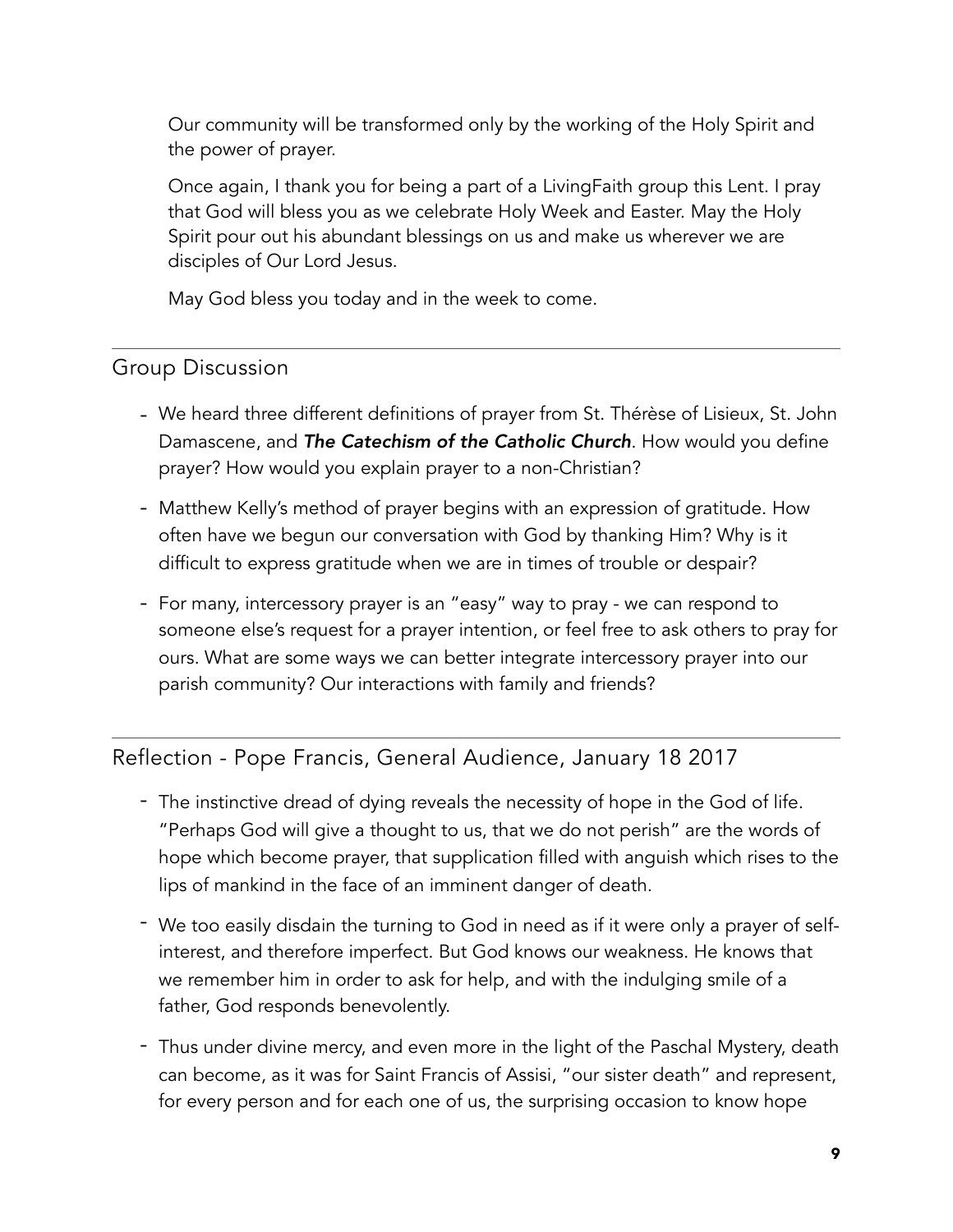and encounter the Lord. May the Lord help us to understand this link between prayer and hope. Prayer leads you forward in hope, and when things become dark, more prayer is needed! And there will be more hope.

### Group Discussion

- Pope Francis characterizes death as our "sister" and a "surprising occasion to know hope and encounter the Lord." What do we need to set aside in order to encounter the Lord in our times of greatest despair? To embrace hope?
- What is your "takeaway" today? What stood out to you? What challenged you?
- In the week ahead, how can you apply what you heard today to your life and your interactions with others? What can/should I do differently this week?

## Closing

- Sometimes even people of great faith and trust in God can have their world turned upside down by the unexpected. And even when we do expect the worst of a situation, we can never be fully prepared for the result. Until we're fully immersed in those moments of challenge - sadness, fear, anger, desolation - we cannot know how we will see our way through it. In those times we can hold on to the knowledge that Jesus also experienced challenge much as we do. And like Jesus, our ongoing encounter and conversation with God nurtures hope and brings light to our darkness.
- Scripture verse (John 11:25-26a)

Jesus told her,

"I am the resurrection and the life;

whoever believes in me, even if he dies, will live,

and everyone who lives and believes in me will never die.

- Closing Prayer - (St. Ignatius of Loyola)

O Christ Jesus,

when all is darkness